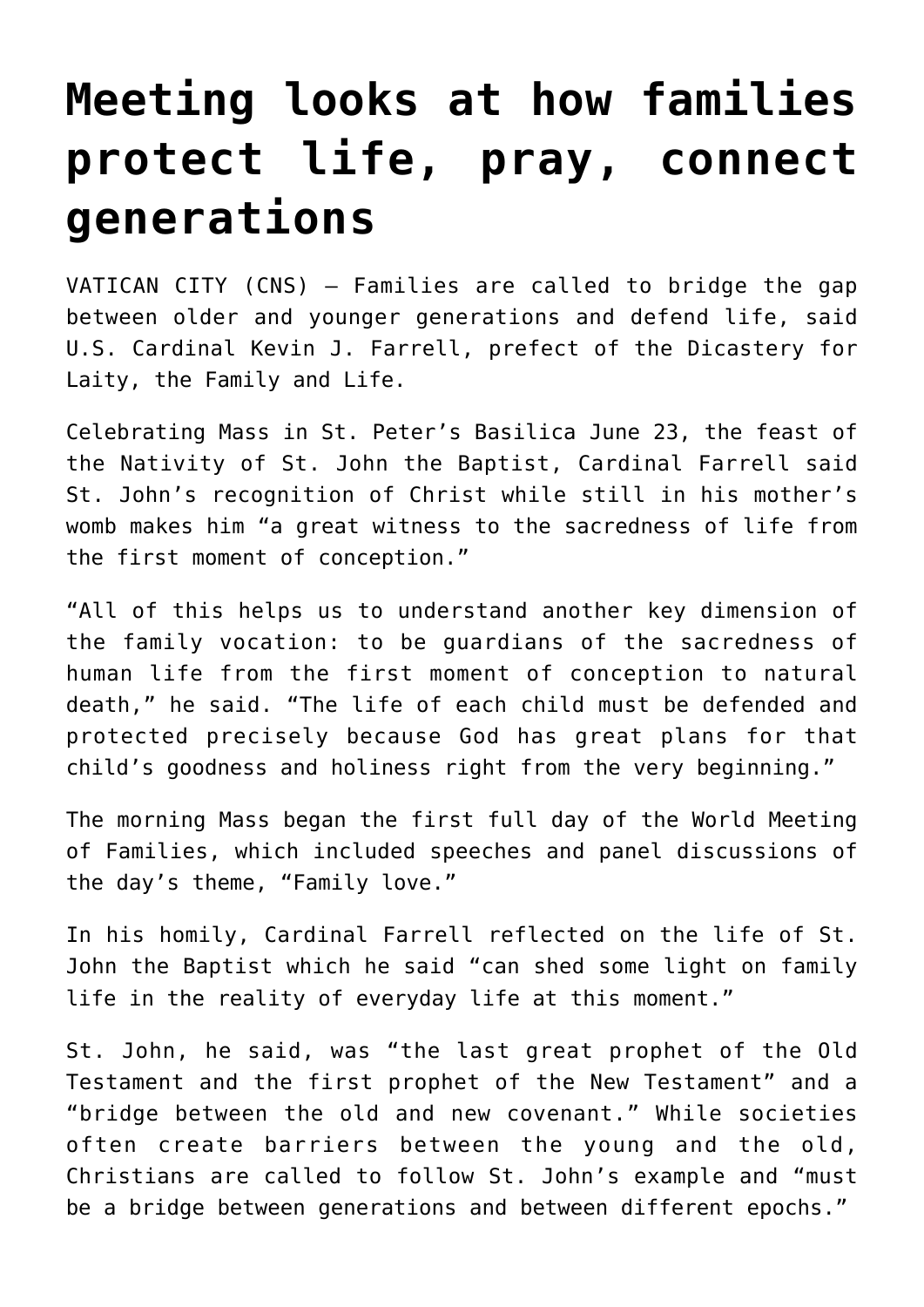"Families hold together the past, present and future that compliment and mutually enrich each other in an atmosphere of harmony and acceptance where there is no separation and no rupture," he said.

Greg and Lisa Popcak, co-directors of the U.S.-based Peyton Institute for Domestic Church Life, kicked off the speeches with practical suggestions for ways to strengthen any family's identity as a "domestic church."

But before they got into the practicalities, they defined "domestic church" as "a household of persons united to God and each other through the sacramental life of the Church and committed to living out the Christian Trinitarian vision of love in their relationships with each other and the world."

Greg told Catholic News Service June 22 that most people think of "spirituality" as being about prayer time, which is an important part of it, but, for most families, prayer would account for only a very small portion of their daily activity.

They've developed the "Liturgy of Domestic Church Life" to help families be intentional about bringing God into every aspect of their daily lives, including chores and meals, playtime and service.

Lisa said that as a young mother, when she was "so tired all the time and having my three children wake up at various times of the night" to be changed or fed, she read an article praising St. Teresa of Kolkata for getting up an hour earlier than the other Missionaries of Charity to go out and care for people on the streets.

"I had this visceral reaction of, 'Well, lucky her, she got to decide when she got up early!'" Lisa said.

But then, she said, she realized how much more holy it is when the decision is not yours, but you ask God to help you do it anyway and do it with a heart filled with love.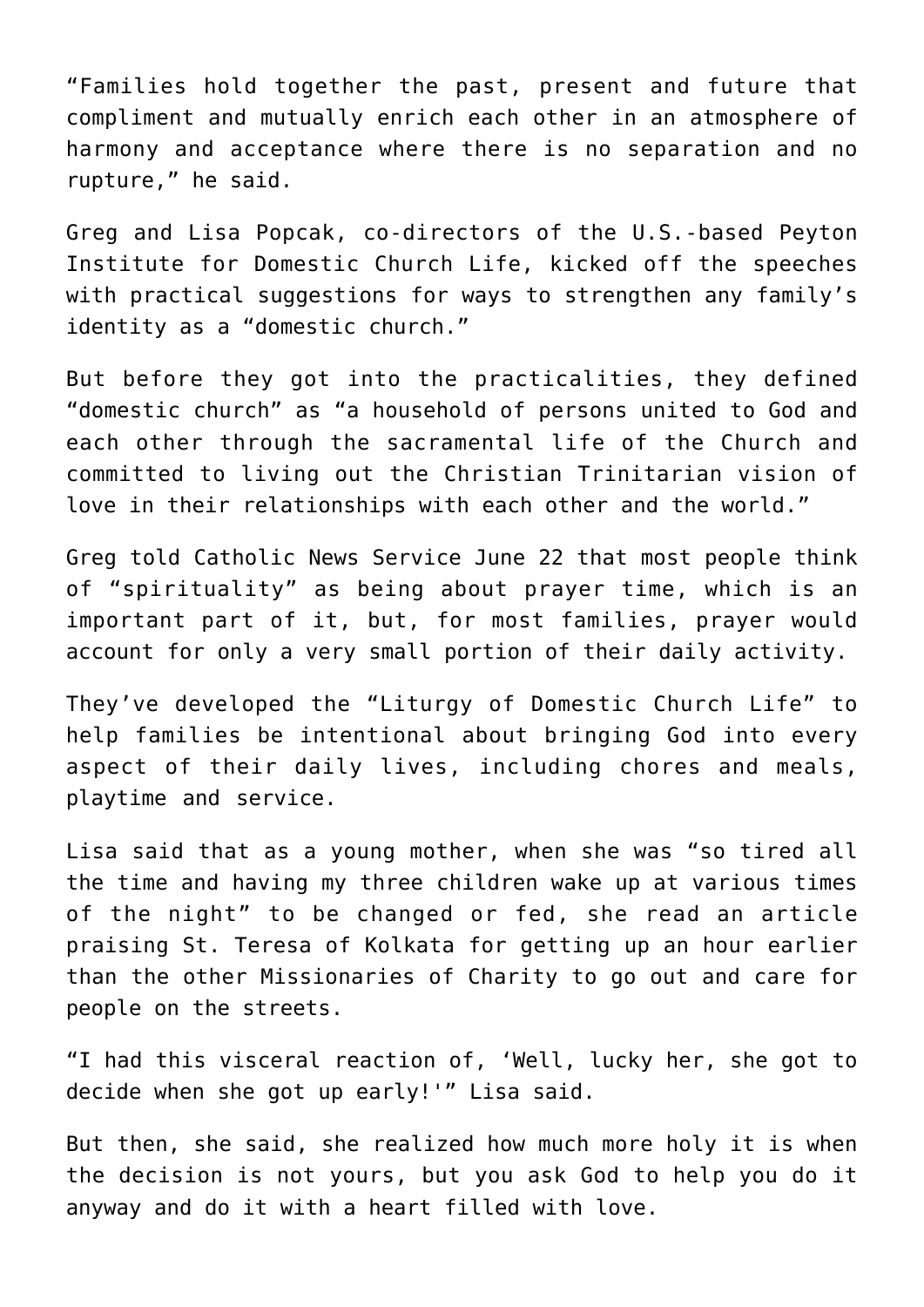The Popcaks' "CatholicHOM" — Catholic Households on Mission digital platform and app provides suggestions that all families, no matter how busy, can use to "create meaningful, daily rituals for working, playing, talking and praying together every day," Greg said.

Christopher Bellitto, professor of history at Kean University in Union City, New Jersey, spoke to participants about "the young and the elderly on the synodal journey."

With demographical statistics projecting more people over the age of 65 than under the age of 5 by 2040, he said, the Church must be prepared for the practical and pastoral implications of those changes.

Citing the teachings of St. John Paul II, Pope Benedict XVI and Pope Francis, Bellitto said it was crucial for the Catholic Church to bridge the gap between the old and the young.

Christians, he said, can also look to biblical figures, such as Ruth who chose to care for her aging mother-in-law Naomi who, in turn, "helps Ruth make good decisions with the wisdom of her long years."

Other figures such as Simeon and Anna, who were among the first "to see Jesus as who he truly was," are "models of praise and patience for young people."

"Older people are often thought of as at an end, which means they're no longer useful and can be disposed," Bellitto said. However, Pope Francis "says no, and presents Simeon and Anna as examples: 'The elderly are also the future of a people.'"

Bellitto said there are practical ways parishes today can unite the elderly and young people, including activities such as movie nights, recorded interviews, participation in sacramental preparation or even sharing recipes.